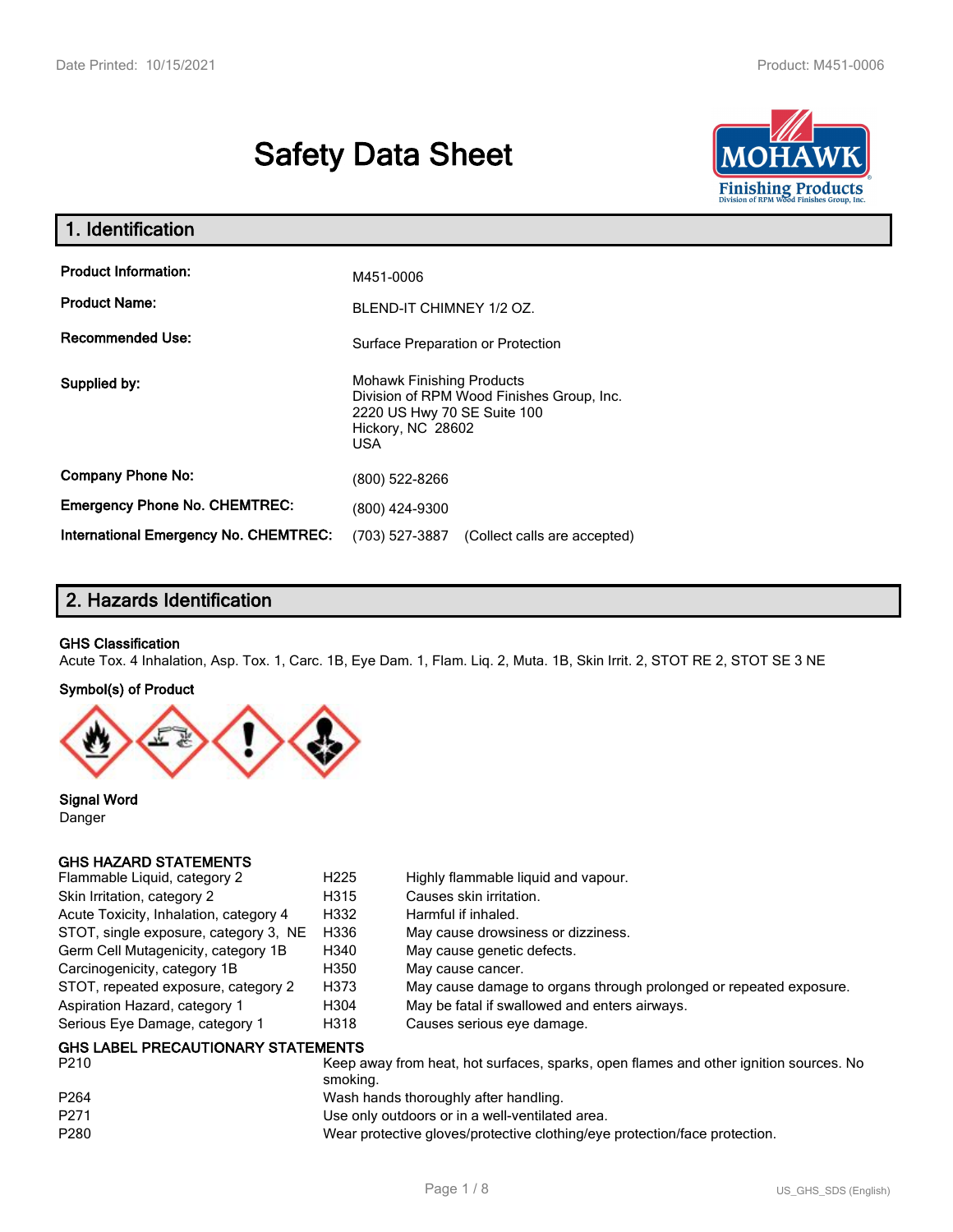| P331                                    | Do NOT induce vomiting.                                                                                                             |
|-----------------------------------------|-------------------------------------------------------------------------------------------------------------------------------------|
| P405                                    | Store locked up.                                                                                                                    |
| P302+P352                               | IF ON SKIN: Wash with plenty of soap and water.                                                                                     |
| P303+P361+P353                          | IF ON SKIN (or hair): Take off immediately all contaminated clothing. Rinse skin with<br>water/shower.                              |
| P305+P351+P338                          | IF IN EYES: Rinse cautiously with water for several minutes. Remove contact lenses, if<br>present and easy to do. Continue rinsing. |
| P362+P364                               | Take off contaminated clothing and wash it before reuse.                                                                            |
| P403+P233                               | Store in a well-ventilated place. Keep container tightly closed.                                                                    |
| P <sub>201</sub>                        | Obtain special instructions before use.                                                                                             |
| P <sub>260</sub>                        | Do not breathe dust/fume/gas/mist/vapours/spray.                                                                                    |
| P304+P340                               | IF INHALED: Remove person to fresh air and keep comfortable for breathing.                                                          |
| P308+P313                               | IF exposed or concerned: Get medical advice/attention.                                                                              |
| P332+P313                               | If skin irritation occurs: Get medical advice/attention.                                                                            |
| P403+P235                               | Store in a well-ventilated place. Keep cool.                                                                                        |
| P301+P310                               | IF SWALLOWED: Immediately call a POISON CENTER or doctor/physician.                                                                 |
| <b>GHS SDS PRECAUTIONARY STATEMENTS</b> |                                                                                                                                     |
| P240                                    | Ground/bond container and receiving equipment.                                                                                      |
| P241                                    | Use explosion-proof electrical/ventilating/lighting/equipment.                                                                      |
| P242                                    | Use only non-sparking tools.                                                                                                        |
| P243                                    | Take precautionary measures against static discharge.                                                                               |

## **3. Composition/Information on ingredients**

| <b>Chemical Name</b>            | CAS-No.    | <u>Wt. %</u> | <b>GHS Symbols</b>    | <b>GHS Statements</b>         |
|---------------------------------|------------|--------------|-----------------------|-------------------------------|
| n-butyl acetate                 | 123-86-4   | $10 - 25$    | GHS02-GHS07           | H <sub>226</sub> -336         |
| petroleum distillate            | 64742-49-0 | $10 - 25$    | GHS08                 | H304-340-350                  |
| pm acetate                      | 108-65-6   | $2.5 - 10$   | GHS02-GHS07           | H <sub>226</sub> -332         |
| titanium dioxide                | 13463-67-7 | $2.5 - 10$   | GHS08                 | H <sub>351</sub>              |
| butanol                         | 71-36-3    | $2.5 - 10$   | GHS02-GHS05-<br>GHS07 | H226-302-315-318-332-335-336  |
| aliphatic petroleum distillates | 64742-47-8 | $2.5 - 10$   | GHS07-GHS08           | H304-332                      |
| ethanol                         | 64-17-5    | $2.5 - 10$   | GHS02                 | H <sub>225</sub>              |
| carbon black                    | 1333-86-4  | $2.5 - 10$   | GHS02                 | H <sub>251</sub>              |
| eep                             | 763-69-9   | $2.5 - 10$   | GHS06                 | H331                          |
| toluene                         | 108-88-3   | $1.0 - 2.5$  | GHS02-GHS07-<br>GHS08 | H225-304-315-332-336-373      |
| m-xylene                        | 108-38-3   | $1.0 - 2.5$  | GHS02-GHS07           | H226-315-332                  |
| ethylbenzene                    | 100-41-4   | $0.1 - 1.0$  | GHS02-GHS07-<br>GHS08 | H <sub>225</sub> -304-332-373 |
| p-xylene                        | 106-42-3   | $0.1 - 1.0$  | GHS02-GHS07           | H226-315-332                  |

The exact percentage (concentration) of ingredients is being withheld as a trade secret.

The text for GHS Hazard Statements shown above (if any) is given in the "Other information" Section.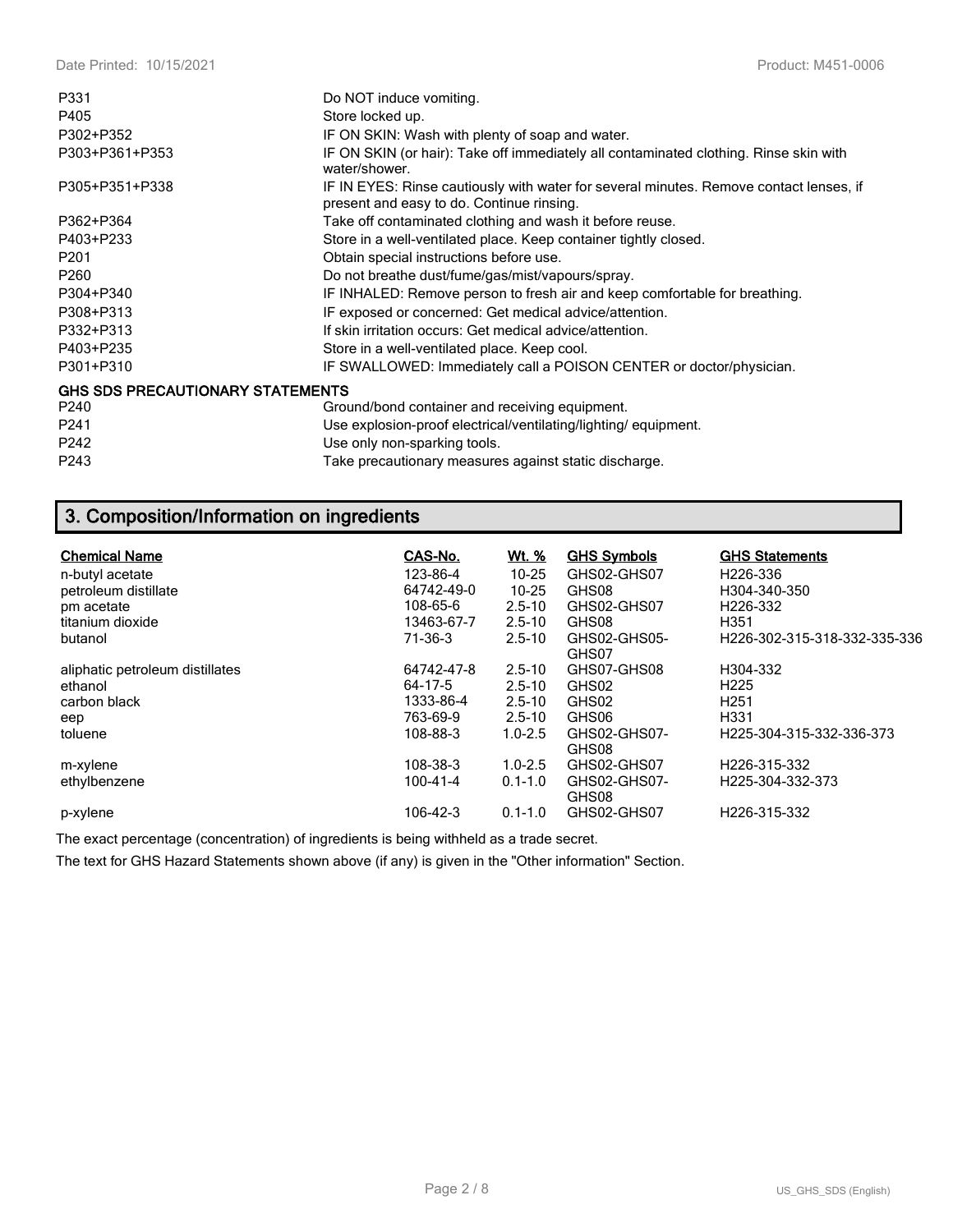### **4. First-aid Measures**



FIRST AID - EYE CONTACT: IF IN EYES: Rinse cautiously with water for several minutes. Remove contact lenses, if present and easy to do. Continue rinsing.

FIRST AID - SKIN CONTACT: IF ON SKIN: Wash with plenty of soap and water. IF ON SKIN (or hair): Take off immediately all contaminated clothing. Rinse skin with water/shower. Take off contaminated clothing and wash it before reuse. If skin irritation occurs: Get medical advice/attention.

FIRST AID - INGESTION: Do NOT induce vomiting. IF SWALLOWED: Immediately call a POISON CENTER or doctor/physician.

FIRST AID - INHALATION: IF INHALED: Remove person to fresh air and keep comfortable for breathing.

#### **5. Fire-fighting Measures**

**SPECIAL FIREFIGHTING PROCEDURES:** Evacuate all persons from the fire area to a safe location. Move non-burning material, as feasible, to a safe location as soon as possible. Fire fighters should be protected from potential explosion hazards while extinguishing the fire. Wear self-contained breathing apparatus (SCBA) and full fire-fighting protective clothing. Thoroughly decontaminate all protective equipment after use. Containers of this material may build up pressure if exposed to heat (fire). Use water spray to cool fire-exposed containers. Use water spray to disperse vapors if a spill or leak has not ignited. DO NOT extinguish a fire resulting from the flow of flammable liquid until the flow of the liquid is effectively shut off. This precaution will help prevent the accumulation of an explosive vapor-air mixture after the initial fire is extinguished.

**FIREFIGHTING EQUIPMENT:** This is a NFPA/OSHA Class 1B or less flammable liquid. Follow NFPA30, Chapter 16 for fire protection and fire suppression. Use a dry chemical, carbon dioxide, or similar ABC fire extinguisher for incipeint fires. Water may be used to cool and prevent rupture of containers that are exposed to heat from fire.

#### **6. Accidental Release Measures**

#### **ENVIRONMENTAL MEASURES:** No Information

**STEPS TO BE TAKEN IN CASE MATERIAL IS RELEASED OR SPILLED:** Follow personal protective equipment recommendations found in Section VIII. Personal protective equipment needs must be evaluated based on information provided on this sheet and the special circumstances created by the spill including; the material spilled, the quantity of the spill, the area in which the spill occurred, and the training and the expertise of employees in the area responding to the spill. Never exceed any occupational exposure limits. Shut off ignition sources; including electrical equipment and flames. Do not allow smoking in the area. Do not allow the spilled product to enter public drainage system or open waterways.

#### **7. Handling and Storage**



**HANDLING:** Avoid inhalation and contact with eyes, skin, and clothing. Wash hands thoroughly after handling and before eating or drinking. In keeping with safe handling practices, avoid ignition sources (smoking, flames, pilot lights, electrical sparks); ground and bond containers when transferring the material to prevent static electricity sparks that could ignite vapor and use spark proof tools and explosion proof equipment. Empty containers may retain product residue or vapor. Do not pressurize, cut, weld, braze, solder, drill, grind, or expose container to heat, flame, sparks, static electricity, or other sources of ignition. Any of these actions can potentially cause an explosion that may lead to injury.

**STORAGE:** Keep containers closed when not in use. Store in cool well ventilated space away from incompatible materials.

### **8. Exposure Controls/Personal Protection**

| Ingredients with Occupational Exposure Limits |                      |                       |                     |                         |  |  |
|-----------------------------------------------|----------------------|-----------------------|---------------------|-------------------------|--|--|
| <b>Chemical Name</b>                          | <b>ACGIH TLV-TWA</b> | <b>ACGIH-TLV STEL</b> | <b>OSHA PEL-TWA</b> | <b>OSHA PEL-CEILING</b> |  |  |
| n-butyl acetate                               | 50 ppm               | $150$ ppm             | $150$ ppm           | N.D.                    |  |  |
| petroleum distillate                          | N.D.                 | N.D.                  | N.D.                | N.D.                    |  |  |
| pm acetate                                    | N.D.                 | N.D.                  | N.D.                | N.D.                    |  |  |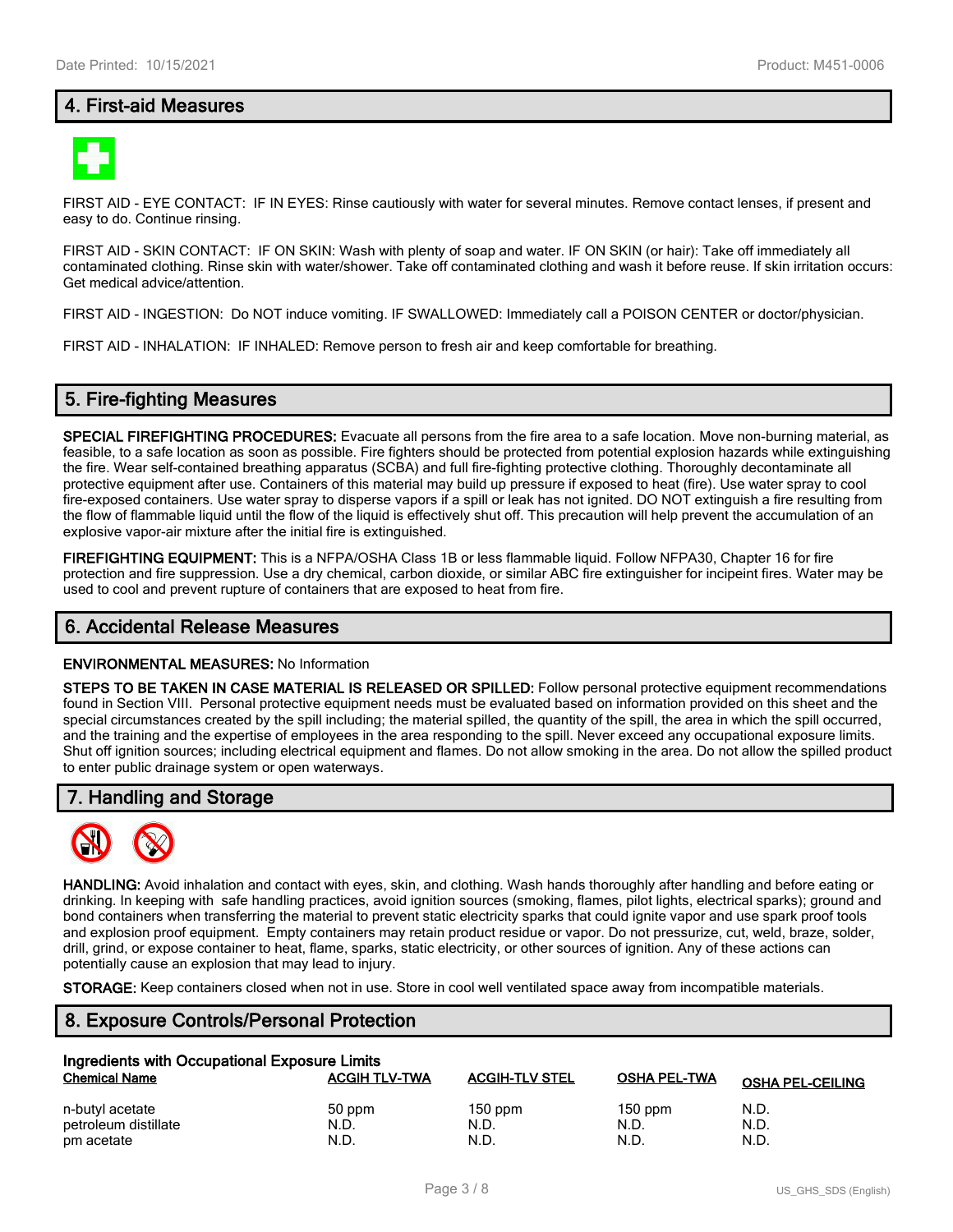| titanium dioxide                | $10 \text{ mg/m}$ | N.D.       | $15 \text{ mg/m}$  | N.D.      |
|---------------------------------|-------------------|------------|--------------------|-----------|
| butanol                         | 20 ppm            | N.D.       | $100$ ppm          | N.D.      |
| aliphatic petroleum distillates | N.D.              | N.D.       | N.D.               | N.D.      |
| ethanol                         | N.D.              | $1000$ ppm | $1000$ ppm         | N.D.      |
| carbon black                    | $3 \text{ mg/m}$  | N.D.       | $3.5 \text{ mg/m}$ | N.D.      |
| eep                             | N.D.              | N.D.       | N.D.               | N.D.      |
| toluene                         | 20 ppm            | N.D.       | $200$ ppm          | $300$ ppm |
| m-xylene                        | $100$ ppm         | $150$ ppm  | $100$ ppm          | N.D.      |
| ethylbenzene                    | 20 ppm            | N.D.       | $100$ ppm          | N.D.      |
| p-xylene                        | $100$ ppm         | $150$ ppm  | $100$ ppm          | N.D.      |
|                                 |                   |            |                    |           |

**Further Advice: MEL = Maximum Exposure Limit OES = Occupational Exposure Standard SUP = Supplier's Recommendation Sk = Skin Sensitizer N.E. = Not Established N.D. = Not Determined**

#### **Personal Protection**



**RESPIRATORY PROTECTION:** Use adequate engineering controls and ventilation to keep levels below recommended or statutory exposure limits. If exposure levels exceed limits use appropriate approved respiratory protection equipment.



**SKIN PROTECTION:** Wear chemical resistant footwear and clothing such as gloves, an apron or a whole body suit as appropriate.



**EYE PROTECTION:** Wear chemical-resistant glasses and/or goggles and a face shield when eye and face contact is possible due to splashing or spraying of material.



**OTHER PROTECTIVE EQUIPMENT:** No Information



**HYGIENIC PRACTICES:** It is good practice to avoid contact with the product and/or its vapors, mists or dust by using appropriate protective measures. Wash thoroughly after handling and before eating or drinking.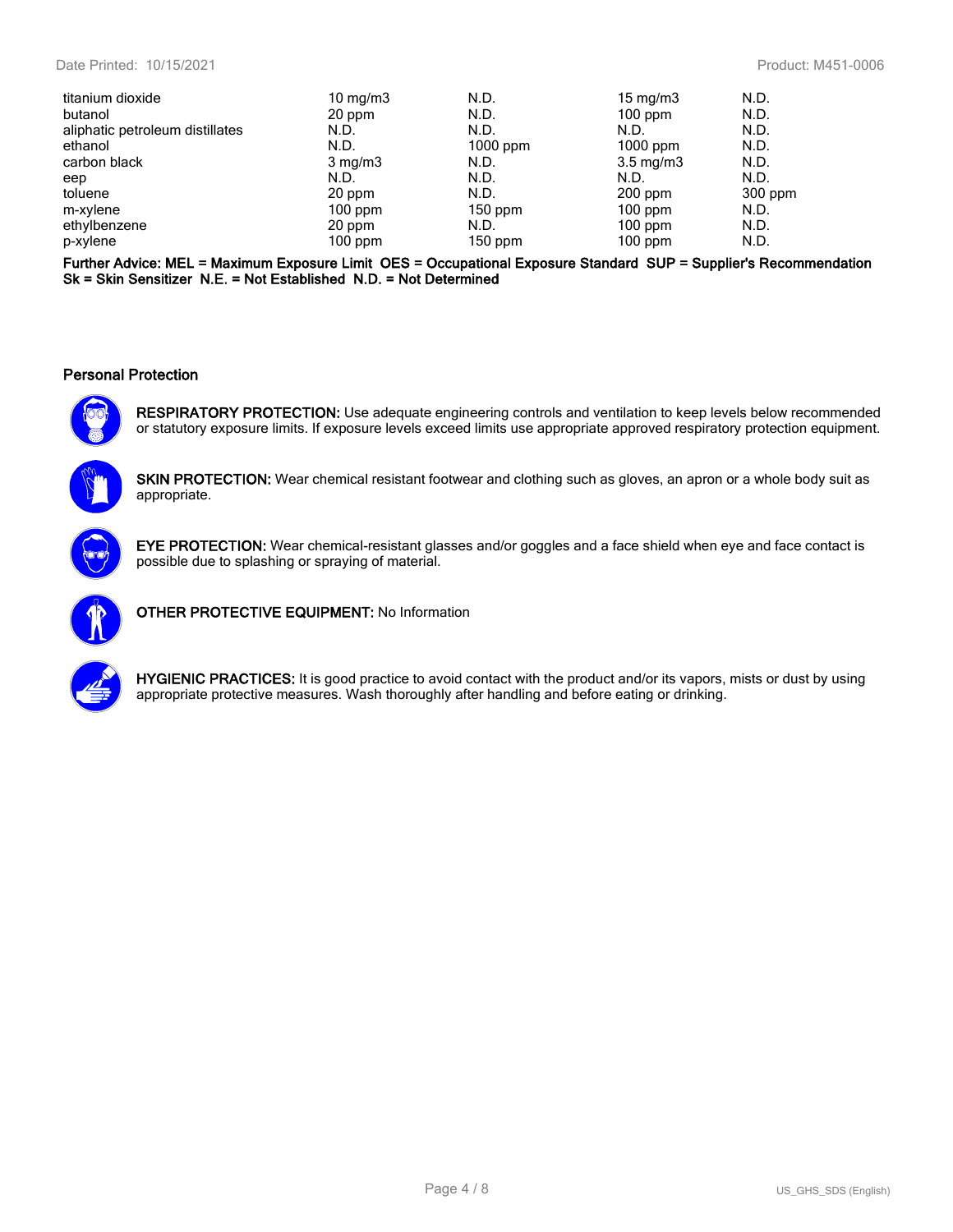### **9. Physical and Chemical Properties**

| Appearance:                    | Colored Liquid                   | <b>Physical State:</b>                      | <b>LIQUID</b>  |
|--------------------------------|----------------------------------|---------------------------------------------|----------------|
| Odor:                          | <b>Strong Solvent</b>            | <b>Odor Threshold:</b>                      | Not determined |
| Density, g/cm3:                | 0.994                            | pH:                                         | Not determined |
| Freeze Point, °F:              | Not determined                   | Viscosity:                                  | Not determined |
| <b>Solubility in Water:</b>    | Not determined                   | Partition Coefficient, n-octanol/<br>water: | Not determined |
| Decomposition temperature, °F: | Not determined                   | <b>Explosive Limits, %:</b>                 | Not determined |
| Boiling Range, °F:             | $>$ 100 °F                       | Flash Point, °F:                            | $55^{\circ}$ F |
| Combustibility:                | <b>Supports Combustion</b>       | Auto-Ignition Temperature, °F:              | Not determined |
| <b>Evaporation Rate:</b>       | <b>Faster than Diethyl Ether</b> | Vapor Pressure, mmHg:                       | Not determined |
| <b>Vapor Density:</b>          | Not determined                   |                                             |                |

**N.I. = No Information**

**10. Stability and reactivity**

**STABILITY:** Stable under normal conditions.

**CONDITIONS TO AVOID:** Heat, flames and sparks.

**INCOMPATIBILITY:** Acids, Bases, Oxidizing agents

**HAZARDOUS DECOMPOSITION PRODUCTS:** Not determined.

### **11. Toxicological information**

**Practical Experiences**

**EMERGENCY OVERVIEW:** No Information

**EFFECT OF OVEREXPOSURE - EYE CONTACT:** No Information

**EFFECT OF OVEREXPOSURE - INGESTION:** No Information

**EFFECT OF OVEREXPOSURE - INHALATION:** No Information

**EFFECT OF OVEREXPOSURE - SKIN CONTACT:** No Information

**CARCINOGENICITY:** May cause cancer.

This product contains Titanium Dioxide, which is listed by IARC as possibly carcinogenic to humans (Group 2B). This listing is based on inadequate evidence of carcinogenicity in humans and sufficient evidence in experimental animals. This classification is relevant when exposed to titanium dioxide in dust or powder form only, including cured product that is subject to sanding, grinding, cutting, or other surface preparation activities.

#### **PRIMARY ROUTE(S) OF ENTRY:**

**Eye Contact, Skin Contact, Ingestion, Inhalation**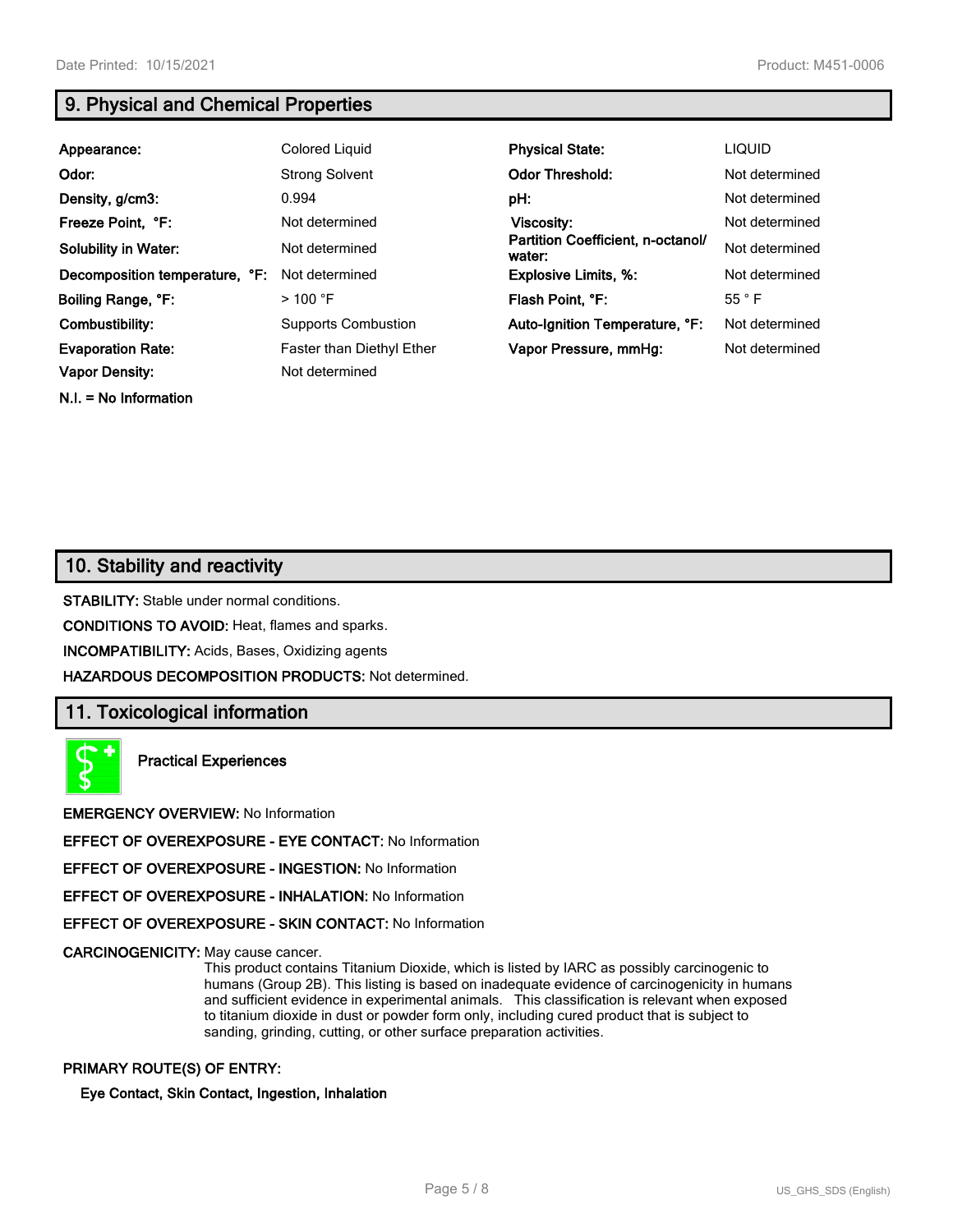#### **Acute Toxicity Values**

#### **The acute effects of this product have not been tested. Data on individual components are tabulated below**

| CAS-No.    | <b>Chemical Name</b>            | Oral LD50        | Dermal LD50                       | Vapor LC50     |
|------------|---------------------------------|------------------|-----------------------------------|----------------|
| 123-86-4   | n-butyl acetate                 | 14130 mg/kg Rat  | >17600 mg/kg Rabbit 23.4 mg/l Rat |                |
| 64742-49-0 | petroleum distillate            | >5000 mg/kg Rat  | >3160 mg/kg Rabbit                | 54 mg/l Rat    |
| 108-65-6   | pm acetate                      | 8532 mg/kg Rat   | >5000 mg/kg Rabbit                | $>20$ mg/L     |
| 13463-67-7 | titanium dioxide                | >10000 mg/kg Rat | $>10000$ mg/kg Rabbit $>20$ mg/l  |                |
| 71-36-3    | butanol                         | 700 mg/kg Rat    | 3402 mg/kg Rabbit                 | 8000 mg/l Rat  |
| 64742-47-8 | aliphatic petroleum distillates | >5000 mg/kg Rat  | >2000 mg/kg Rabbit                | >13 mg/L Rat   |
| 64-17-5    | ethanol                         | 7060 mg/kg Rat   | 15,800 mg/kg                      | 124.7 mg/L Rat |
| 1333-86-4  | carbon black                    | >5000 mg/kg Rat  | >3000 mg/kg Rabbit                | $>20$ mg/l     |
| 763-69-9   | eep                             | 3200 mg/kg Rat   | 4080 mg/kg Rabbit                 | $>20$ mg/l     |
| 108-88-3   | toluene                         | 2600 mg/kg Rat   | 12000 mg/kg Rabbit                | 12.5 mg/L Rat  |
| 108-38-3   | m-xylene                        | 5000 mg/kg Rat   | 6500 mg/kg Rabbit                 | >20 mg/l Rat   |
| 100-41-4   | ethylbenzene                    | 3500 mg/kg Rat   | 15400 mg/kg Rabbit                | 17.2 mg/L Rat  |
| 106-42-3   | p-xylene                        | 4029 mg/kg Rat   | >2000 mg/kg rabbit                | >20 mg/l Rat   |

**N.I. = No Information**

### **12. Ecological information**

**ECOLOGICAL INFORMATION:** Ecological evaluation of this material has not been performed; however, do not allow the product to be released to the environment without governmental approval/permits.

### **13. Disposal Information**



**Product**

**DISPOSAL METHOD:** Waste from this material may be a listed and/or characteristic hazardous waste. Dispose of material, contaminated absorbent, container and unused contents in accordance with local, state, and federal regulations.

**STEPS TO BE TAKEN IN CASE MATERIAL IS RELEASED OR SPILLED:** Follow personal protective equipment recommendations found in Section VIII. Personal protective equipment needs must be evaluated based on information provided on this sheet and the special circumstances created by the spill including; the material spilled, the quantity of the spill, the area in which the spill occurred, and the training and the expertise of employees in the area responding to the spill. Never exceed any occupational exposure limits. Shut off ignition sources; including electrical equipment and flames. Do not allow smoking in the area. Do not allow the spilled product to enter public drainage system or open waterways.

### **14. Transport Information**

#### **SPECIAL TRANSPORT PRECAUTIONS:** No Information

- **IATA:** ID8000, CONSUMER COMMODITY, 9
- **IMDG:** LIMITED QUANTITY UN1263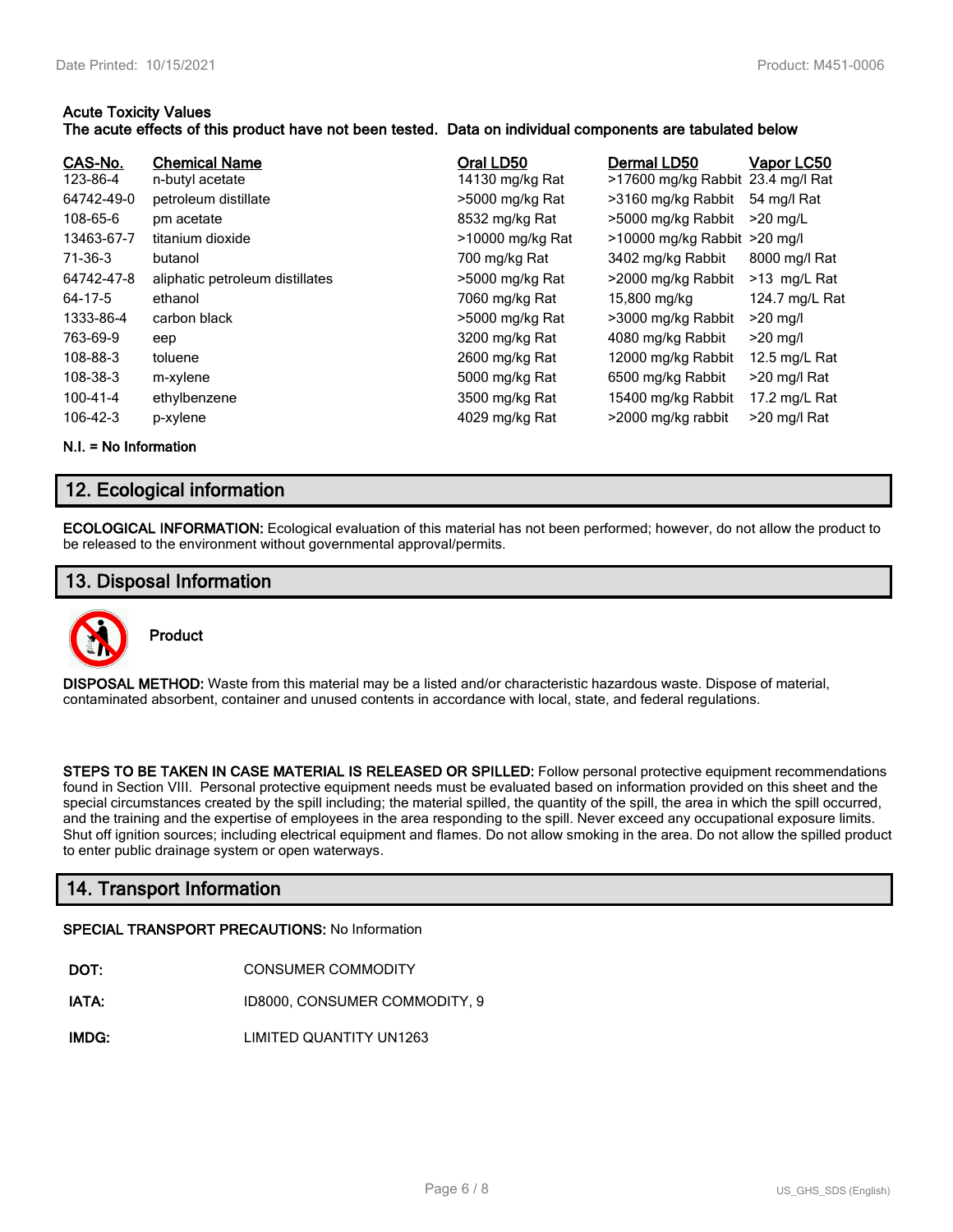### **15. Regulatory Information**

#### **U.S. Federal Regulations:**

#### **CERCLA - SARA Hazard Category**

This product has been reviewed according to the EPA 'Hazard Categories' promulgated under Sections 311 and 312 of the Superfund Amendment and Reauthorization Act of 1986 (SARA Title III) and is considered, under applicable definitions, to meet the following categories:

Fire Hazard, Acute Health Hazard, Chronic Health Hazard

#### **SARA SECTION 313**

This product contains the following substances subject to the reporting requirements of Section 313 of Title III of the Superfund Amendment and Reauthorization Act of 1986 and 40 CFR part 372:

| <b>Chemical Name</b> | CAS-No.  | <u>Wt. %</u> |
|----------------------|----------|--------------|
| butanol              | 71-36-3  | 7.22         |
| toluene              | 108-88-3 | 1.88         |
| m-xylene             | 108-38-3 | 1.53         |

#### **TOXIC SUBSTANCES CONTROL ACT**

This product contains the following chemical substances subject to the reporting requirements of TSCA 12(B) if exported from the United States:

| <b>Chemical Name</b>         | CAS-No.  |
|------------------------------|----------|
| octamethylcyclotetrasiloxane | 556-67-2 |

### **U.S. State Regulations:**

#### **CALIFORNIA PROPOSITION 65**

WARNING: Cancer and Reproductive Harm - www.P65Warnings.ca.gov.

Titanium Dioxide, Cancer, 8.2738% Toluene, Reproductive Harm, 1.8753%

|  | 16. Other Information |
|--|-----------------------|
|  |                       |

| <b>Revision Date:</b> |                        | <b>Supersedes Date:</b><br>9/15/2021 |                                                                                                                                                                 |                    |  |                             | 7/26/2021 |  |
|-----------------------|------------------------|--------------------------------------|-----------------------------------------------------------------------------------------------------------------------------------------------------------------|--------------------|--|-----------------------------|-----------|--|
| Reason for revision:  |                        |                                      | Substance and/or Product Properties Changed in Section(s):<br>01 - Product Information<br>05 - Flammability Information<br>09 - Physical & Chemical Information |                    |  |                             |           |  |
|                       | Datasheet produced by: |                                      | <b>Regulatory Department</b>                                                                                                                                    |                    |  |                             |           |  |
| <b>HMIS Ratings:</b>  |                        |                                      |                                                                                                                                                                 |                    |  |                             |           |  |
| Health:               |                        | Flammability:                        |                                                                                                                                                                 | <b>Reactivity:</b> |  | <b>Personal Protection:</b> |           |  |
|                       |                        |                                      |                                                                                                                                                                 |                    |  |                             |           |  |

#### **Volatile Organic Compounds, gr/ltr:** 603

#### **Text for GHS Hazard Statements shown in Section 3 describing each ingredient:**

| H <sub>225</sub> | Highly flammable liquid and vapour.           |
|------------------|-----------------------------------------------|
| H <sub>226</sub> | Flammable liquid and vapour.                  |
| H <sub>251</sub> | Self-heating: may catch fire.                 |
| H302             | Harmful if swallowed.                         |
| H304             | May be fatal if swallowed and enters airways. |